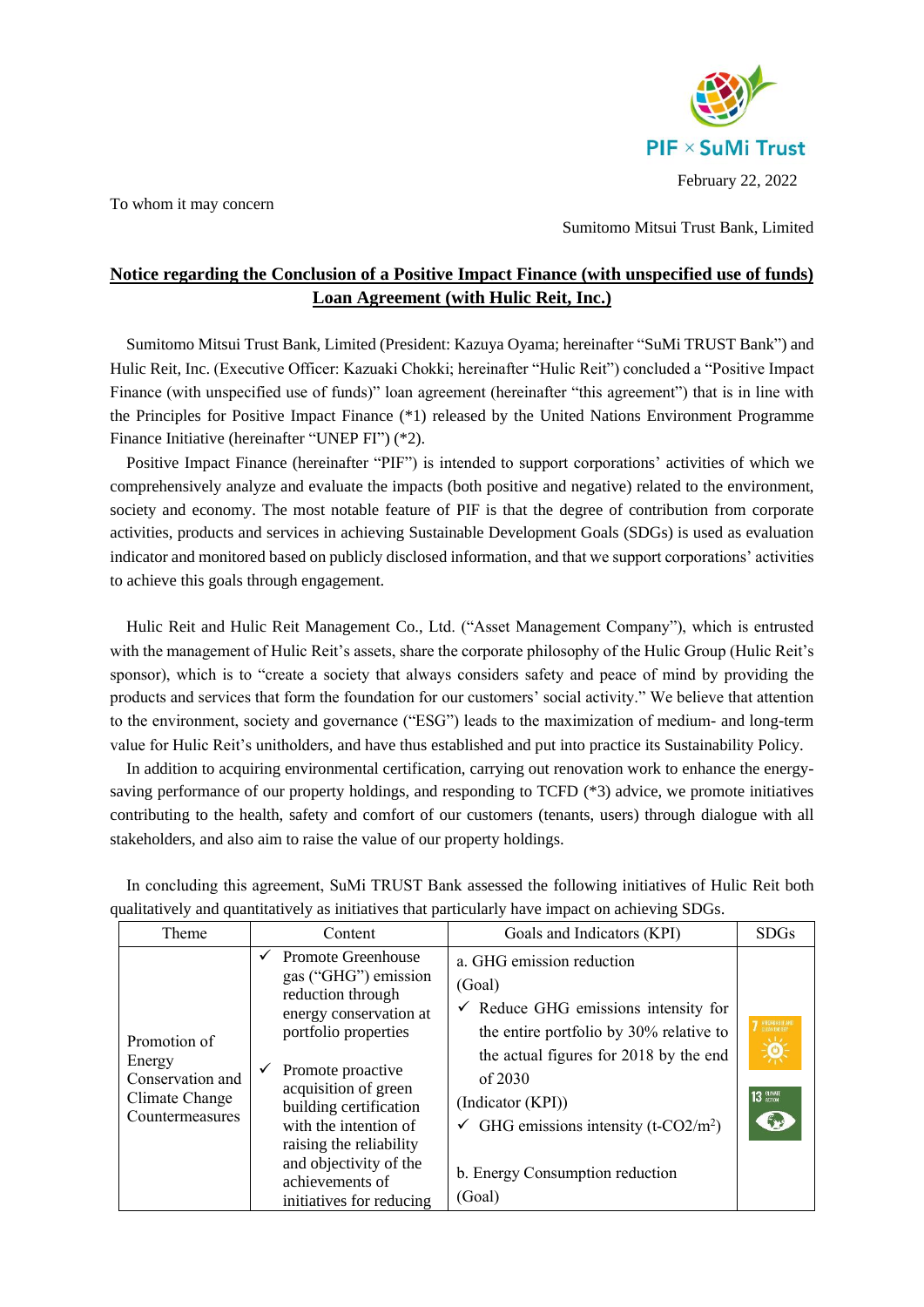

|                         | environmental footprint                                                                              |                                                                                 |                      |
|-------------------------|------------------------------------------------------------------------------------------------------|---------------------------------------------------------------------------------|----------------------|
|                         |                                                                                                      | $\checkmark$ Reduce energy consumption intensity                                |                      |
|                         | [Assets with strong]                                                                                 | for the entire portfolio by 25% relative                                        |                      |
|                         | relevance]                                                                                           | to the actual figures for 2018 by the                                           |                      |
|                         | $\checkmark$ Office properties                                                                       | end of 2030                                                                     |                      |
|                         | $\checkmark$ Retail properties<br>$\checkmark$ Private nursing homes<br>$\checkmark$ Network centers | (Indicator (KPI))                                                               |                      |
|                         |                                                                                                      | Energy use intensity (kWh/m <sup>2</sup> )                                      |                      |
|                         | $\checkmark$ Hotels                                                                                  | Enhancing of Green Building<br>$\mathbf{c}$ .<br>Certification Acquisition Rate |                      |
|                         |                                                                                                      | (Goals)                                                                         |                      |
|                         |                                                                                                      | $\checkmark$ Of entire portfolio, percentage of                                 |                      |
|                         |                                                                                                      | properties that will have acquired                                              |                      |
|                         |                                                                                                      | green building certification: 50% or                                            |                      |
|                         |                                                                                                      | more by end of 2025 $\%$                                                        |                      |
|                         |                                                                                                      | $\checkmark$ Of Tokyo Commercial Properties,                                    |                      |
|                         |                                                                                                      | percentage of properties that will have                                         |                      |
|                         |                                                                                                      | acquired green building certification:                                          |                      |
|                         |                                                                                                      | 60% or more by end of 2025 *                                                    |                      |
|                         |                                                                                                      | *based on number of properties                                                  |                      |
|                         |                                                                                                      | (the properties subject to calculation                                          |                      |
|                         |                                                                                                      | do not include properties for which                                             |                      |
|                         |                                                                                                      | ownership is of the land interest only.)                                        |                      |
|                         |                                                                                                      | (Indicator (KPI))                                                               |                      |
|                         |                                                                                                      | Green<br><b>Building</b><br>Certification<br>✓                                  |                      |
|                         |                                                                                                      | Acquisition<br>Rate<br>(DBJ<br>Green                                            |                      |
|                         |                                                                                                      | Building Certification, CASBEE,                                                 |                      |
|                         |                                                                                                      | BELS, JHEP Certification, etc.                                                  |                      |
|                         | Contribute to the<br>✓                                                                               |                                                                                 |                      |
|                         | formation of a<br>recycling-oriented                                                                 | a. Water use reduction                                                          |                      |
|                         | society by promoting                                                                                 | (Goal)                                                                          |                      |
|                         | water-saving measures                                                                                | $\checkmark$ Reduce water use                                                   |                      |
|                         | and the 3Rs of                                                                                       | (Indicator (KPI))                                                               |                      |
| Circular                | "Reduce, Reuse,<br>Recycle"                                                                          | Status<br>of overall<br>✓<br>progress<br>on                                     |                      |
| Economy                 |                                                                                                      | initiatives aimed at reducing water                                             | <b>6</b> SEEAN WATER |
| Practices<br>(Effective | Reduce water use<br>$\checkmark$                                                                     | usage                                                                           |                      |
| Utilization of          | through water-saving                                                                                 |                                                                                 |                      |
| Water                   | and reuse of grey water<br>and rain water                                                            | b. Waste Reduction                                                              |                      |
| Resources,              |                                                                                                      | (Goal)                                                                          |                      |
| Waste<br>Reduction)     | Appropriate waste<br>✓                                                                               | $\checkmark$ Reduce waste                                                       |                      |
|                         | disposal in compliance<br>with laws, regulations                                                     | (Indicator (KPI))                                                               |                      |
|                         |                                                                                                      | $\checkmark$ Status<br>of overall<br>progress<br>on                             |                      |
|                         | [Assets with strong]                                                                                 | initiatives aimed at reducing waste                                             |                      |
|                         | relevance]                                                                                           | reduction                                                                       |                      |
|                         | $\checkmark$ Office properties<br>Retail properties<br>✓                                             |                                                                                 |                      |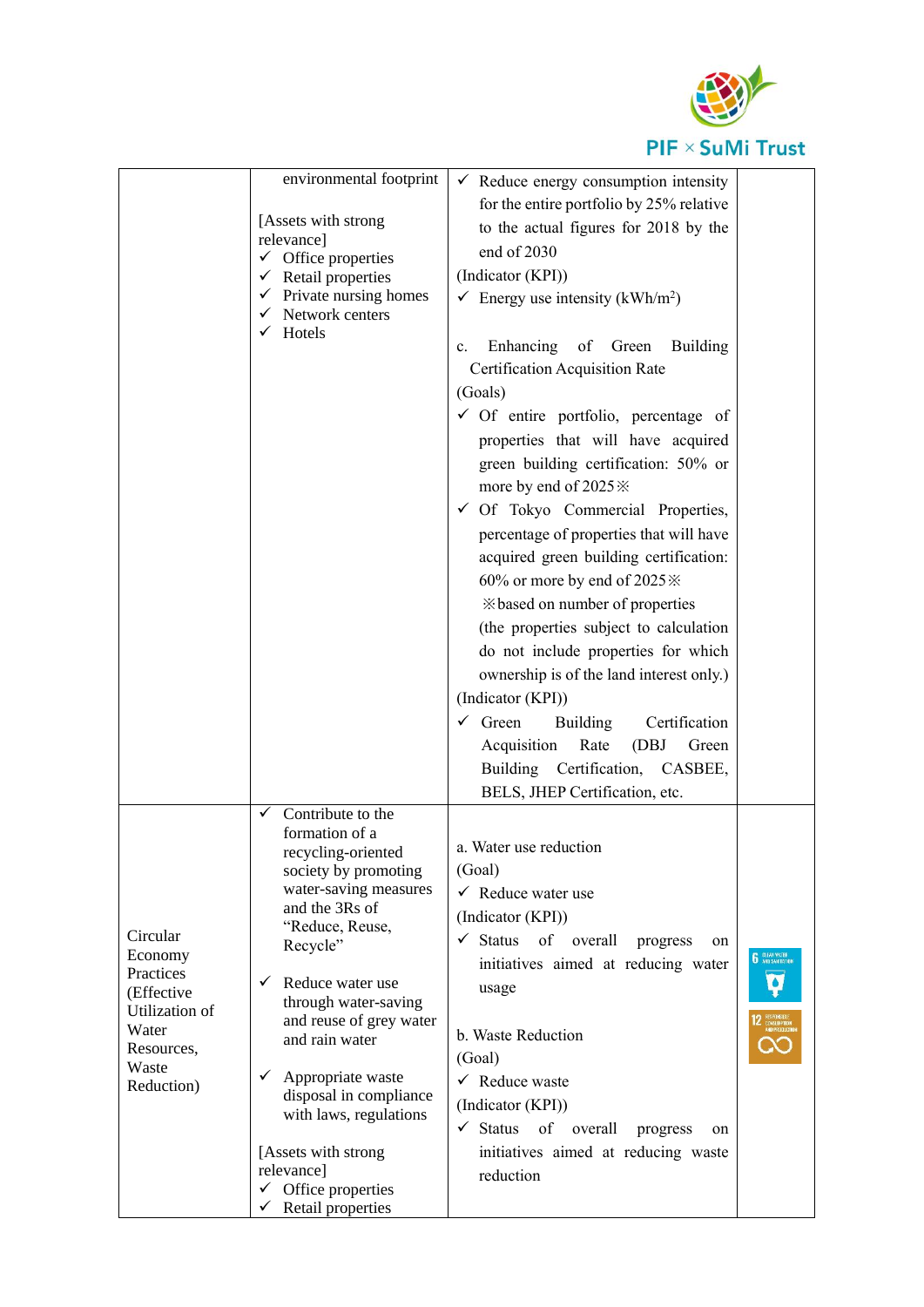

| Enhancement of<br>Customer<br>(Tenant/User)<br>Satisfaction | Enhance customer<br>satisfaction and<br>enhance the value of<br>portfolio properties<br>through promotion of<br>initiatives that serve to<br>enhance the well-being,<br>safety and comfort of<br>customers<br>Contribute to local<br>$\checkmark$<br>communities through<br>initiatives that<br>contribute to<br>revitalization of the<br>region and community<br>at portfolio properties<br>as a member of the<br>community<br>[Assets with strong]<br>relevance]<br>Office properties<br>Retail properties<br>Private nursing homes<br>Network centers<br>Hotels | (Goal)<br>Enhancement<br>of<br>Customer<br>Satisfaction<br>(Indicator (KPI))<br>Status<br>of overall<br>$\checkmark$<br>progress<br>on<br>initiatives aimed at enhancement of<br>customer satisfaction | <b>6000 HEALTH</b><br>AND WELL-BEL<br><b>NOUSDRY INVENIOR</b> |
|-------------------------------------------------------------|--------------------------------------------------------------------------------------------------------------------------------------------------------------------------------------------------------------------------------------------------------------------------------------------------------------------------------------------------------------------------------------------------------------------------------------------------------------------------------------------------------------------------------------------------------------------|--------------------------------------------------------------------------------------------------------------------------------------------------------------------------------------------------------|---------------------------------------------------------------|
|-------------------------------------------------------------|--------------------------------------------------------------------------------------------------------------------------------------------------------------------------------------------------------------------------------------------------------------------------------------------------------------------------------------------------------------------------------------------------------------------------------------------------------------------------------------------------------------------------------------------------------------------|--------------------------------------------------------------------------------------------------------------------------------------------------------------------------------------------------------|---------------------------------------------------------------|

This agreement has obtained a third-party opinion (\*4) from Japan Credit Rating Agency, Ltd. (President: Shokichi Takagi) regarding compliance of the procedures related to this agreement's evaluation to the Principles as well as the rationality of the evaluation indicators.

Through providing PIF and other solution for sustainability businesses, we will continue to support clients' business activities that contribute to the achievement of the SDGs and contribute to the enhancement of their corporate value over the medium to long term.

## (\*1) The Principles for Positive Impact Finance

The Principles for Positive Impact Finance was developed by UNEP FI in January 2017 as a financial framework for achieving the SDGs. Companies disclose the level of contributions to achieving SDGs through KPIs. Banks then provide funding by evaluating the positive impact observed from these KPIs that is intended to guide the borrowers to increase positive impact and reduce negative impact.

The lending bank, as a responsible financial institution, will check if the impact is continuing or not by monitoring the indicators.

## (\*2) The United Nations Environment Programme Finance Initiative (UNEP FI)

The United Nations Environment Programme (UNEP) is an executive body for implementing the "Human Environment Declaration" and the "International Environmental Action Programme", established in 1972 as a subsidiary body to the United Nations system. UNEP FI represents a broad as well as close partnership between UNEP and more than 200 global financial institutions. Since its establishment in 1992, UNEP FI has been working in concert with financial institutions, policy/regulatory authorities to transform itself into a financial system that integrates economic development and ESG considerations.

Ends